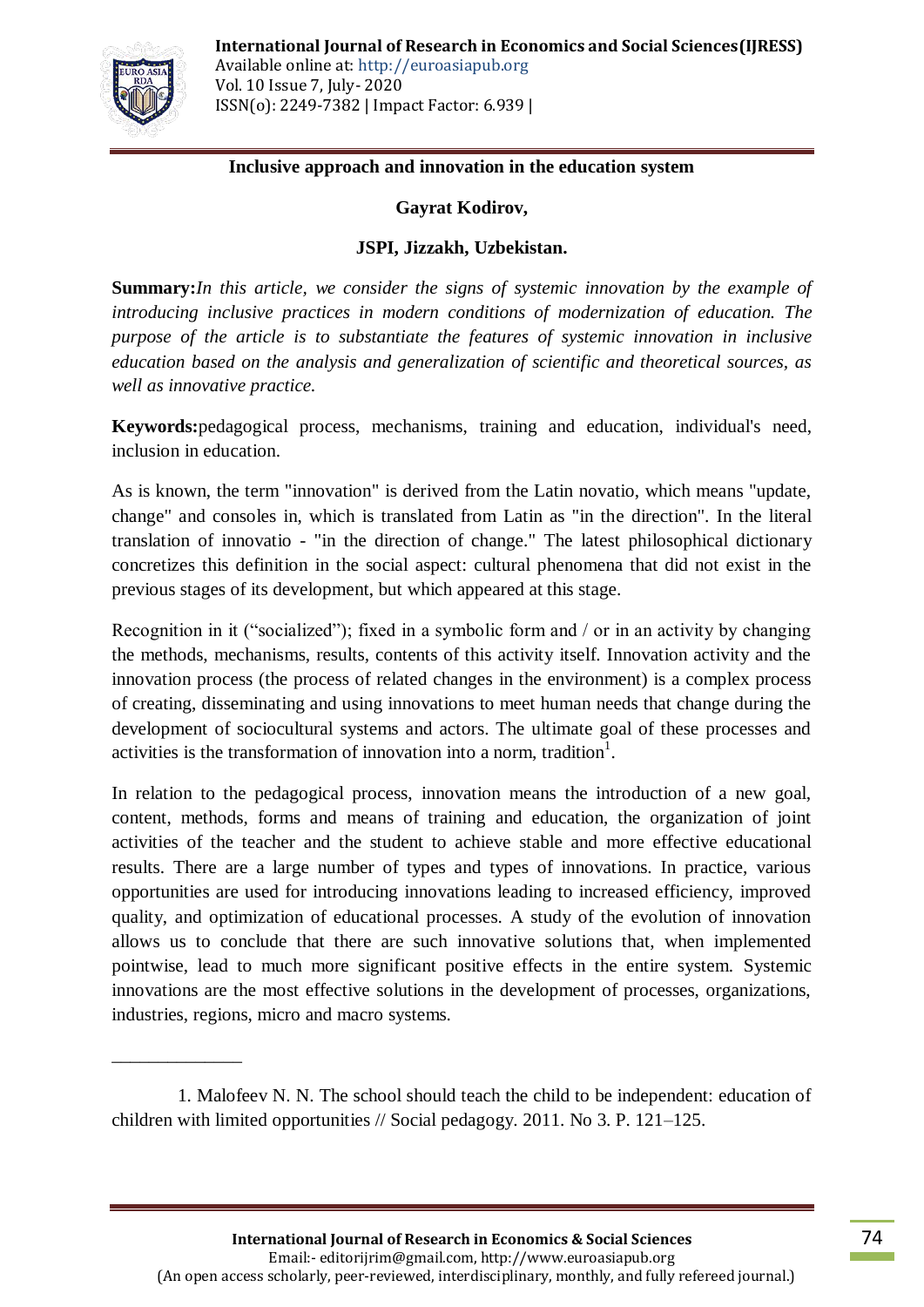

The modern education system of the developed democratic community is designed to meet the individual educational needs of the individual, including the need for a full and diverse personal formation and development - taking into account individual inclinations, interests, motives and abilities (personal success); the need for the organic entry of the individual into the social environment and fruitful participation in society (social success); the individual's need for development of universal labor and practical skills, readiness for choosing a profession (professional success).Creating opportunities in schools to meet these individual educational needs is becoming the basis for building many learning systems around the world. At the same time, there are groups of children whose educational needs are not only individual, but also have special features. Special educational needs arise in children when in the process of their education difficulties arise in mismatching children's abilities with generally accepted social expectations, school-educational standards of success, and norms of behavior and communication established in society.

This approach is terminologically related to the process called inclusion in education, and, accordingly, education in line with this approach is inclusive education.

An inclusive approach to education began to be affirmed due to the fact that in modern society, the "medical" model, which defines disability as a violation of health and limits the support of people with disabilities to the social protection of the sick and the disabled, comes the "social" model, which argues :

A social approach to understanding disability is enshrined in the UN Convention on the Rights of Persons with Disabilities (2006): "Disability is the result of the interaction that occurs between people with impaired health and relative and environmental barriers and which prevents their full and effective participation in society on an equal basis with others".

Children with disabilities - this is only a small part of the children who are guided by an inclusive approach to education, aimed both at reforming special and reforming general primary, secondary and higher education.

Inclusion is designed to improve the quality of education, training and socialization of all children, and not just children with disabilities. Inclusive education necessarily involves the creation of a flexible adaptive educational environment that can meet the educational needs of all schoolchildren. Currently, the state is trying to provide every child with disabilities from an early age an accessible and useful form of inclusion for his development. For the successful inclusion of students with special educational needs in the general educational process and the implementation of the social approach, changes in the educational system itself are required<sup>2</sup>.

Following the principles of the social model, society needs to overcome the negative attitudes regarding child disability, get rid of them and provide children with disabilities with equal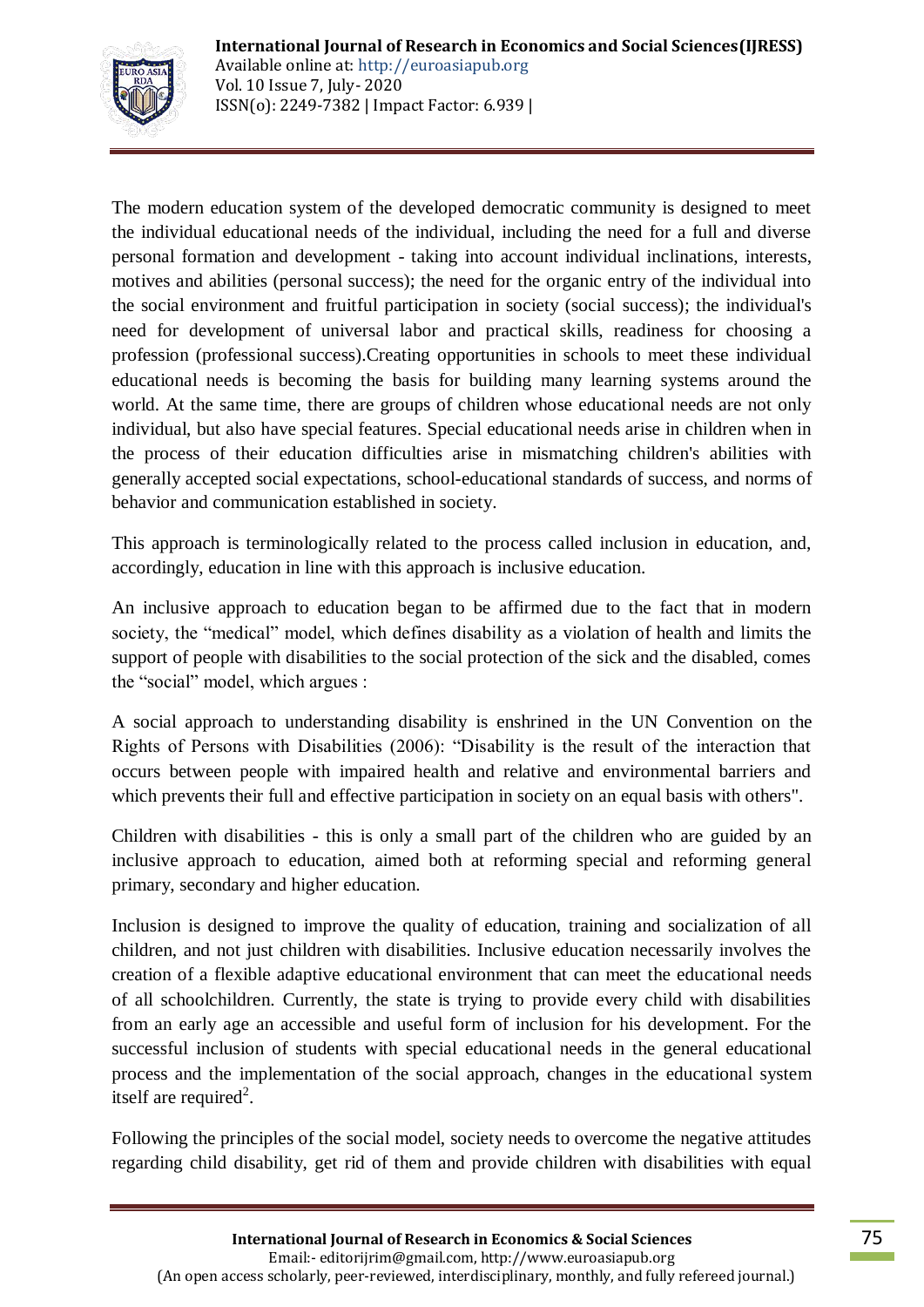

opportunities to participate fully in all areas of school and extracurricular activity in the general education system.

Actual problems of the successful implementation of inclusive education is the issue of professional competence of a teacher of a comprehensive school **<sup>3</sup>** .

In modern conditions of introducing inclusive education into the mass educational space, it is important to develop students' competence related to interaction with all participants in the inclusive process.

The components of this competency are:

- the cognitive component (students' knowledge system on inclusive education; on the characteristics of children with disabilities; on the specifics of communication with children and their parents in conditions of inclusion;
- methodological preparation for work with students with disabilities;
- motivational component (system of humanistic values that meet the principles of inclusive education);
- tolerant installations;

\_\_\_\_\_\_\_\_\_\_\_

- the psychological readiness of the individual to work in an inclusive education);
- a behavioral component (possession of communication skills with different participants in inclusive education; knowledge of the methods, forms, techniques and techniques of pedagogical work in an inclusive process) [10].

Based on our experience, we can identify possible areas of psychological preparation of bachelor students for working with children with disabilities:

1. The personality development of students - future teachers who are able to provide psychological and pedagogical support for children with disabilities in an inclusive educational space.Personal development lies at the heart of the development of a student as a professional (I.V.Dubrovina), at the heart of the development of his professionally significant personal qualities.

<sup>2.</sup> Vygotsky L. S. Fundamentals of defectology. SPb. : Doe, 2003.654 s.

<sup>3.</sup> Artyushenko N. P. Organization of the process of including children with disabilities in educational institutions. // Practical psychologist and speech therapist at school and DOW. 2011. No 1. P. 57–76.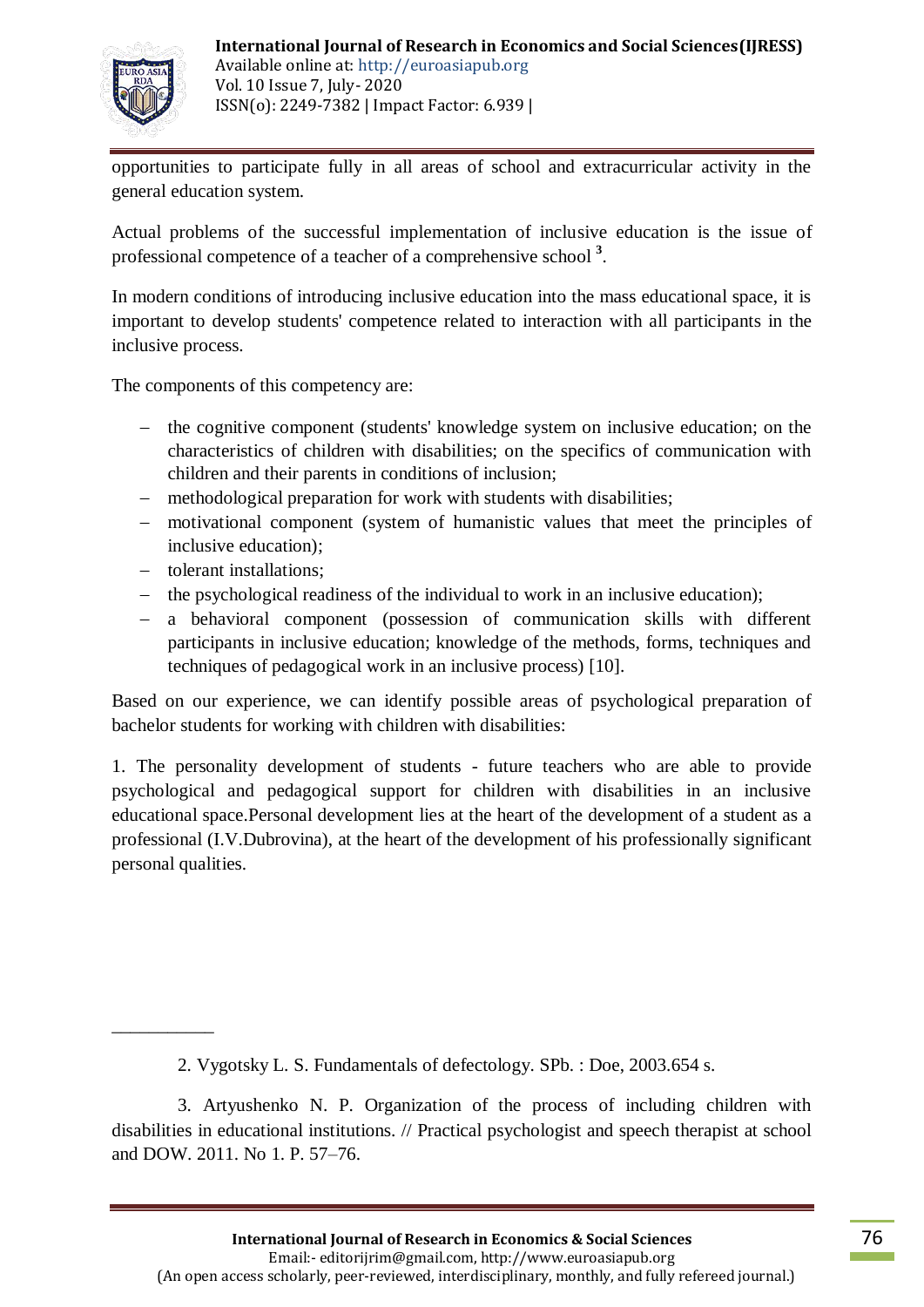

Specially organized work with personal entities (self-esteem, acceptance of oneself and others, emotional characteristics, attitudes, etc.) is a way to overcome intolerant attitudes in communication with other people, including those with disabilities.

2. The inclusion in the content of the courses of psychological and pedagogical

disciplines of theoretical and practical material relating to the characterization of children with developmental disabilities.

3. In the module "Teacher as an organizer of the educational space", the course "Fundamentals of psychological support for teaching children with disabilities" is taught, which presents lectures, practical exercises, assignments for independent work and assignments for practice.

Providing psychological support to students during the students' internship, the leader includes psychological tasks related to the analysis of situations of communication with a child with disabilities, situations of observation of the features of classes in an inclusive education.

In the future, as a result of independent work in the presence of an orientation toward self-realization, through professional activity, competence will be transformed into professionalism, which is high skill, characterizes deep mastery of the specialty, and is expressed in the ability to creatively use the information learned in the learning process.

The 21st century is the era of systemic innovations, including in the field of education. We have generalized experience in applying a systematic approach to innovation. The development of inclusive education can rightly be attributed to the number of vivid examples of effective systemic innovation. The legal requirement to introduce inclusive education in the mass educational space posed many questions and tasks, the answers to which require systematic development, the use of new approaches, the birth of new concepts and paradigms.

A study of the history of the formation and development of inclusion in education indicates that inclusive education, like any other innovation, was originally created and implemented pointwise and linearly. In the late 1960s. in the city of Hamilton, Ontario, Canada, one of the first experiences of using inclusion in a school took place at the initiative of parents and educators. Later, as a result of the union of educators, parents, and government officials, inclusive practices began to emerge in New Brunswick and the northern territories of the Yukon, northwestern territories, and Nunavut. Thus, individual classes or schools have become successful examples of inclusive practice and thus paved the way for major changes in the education system of Canada.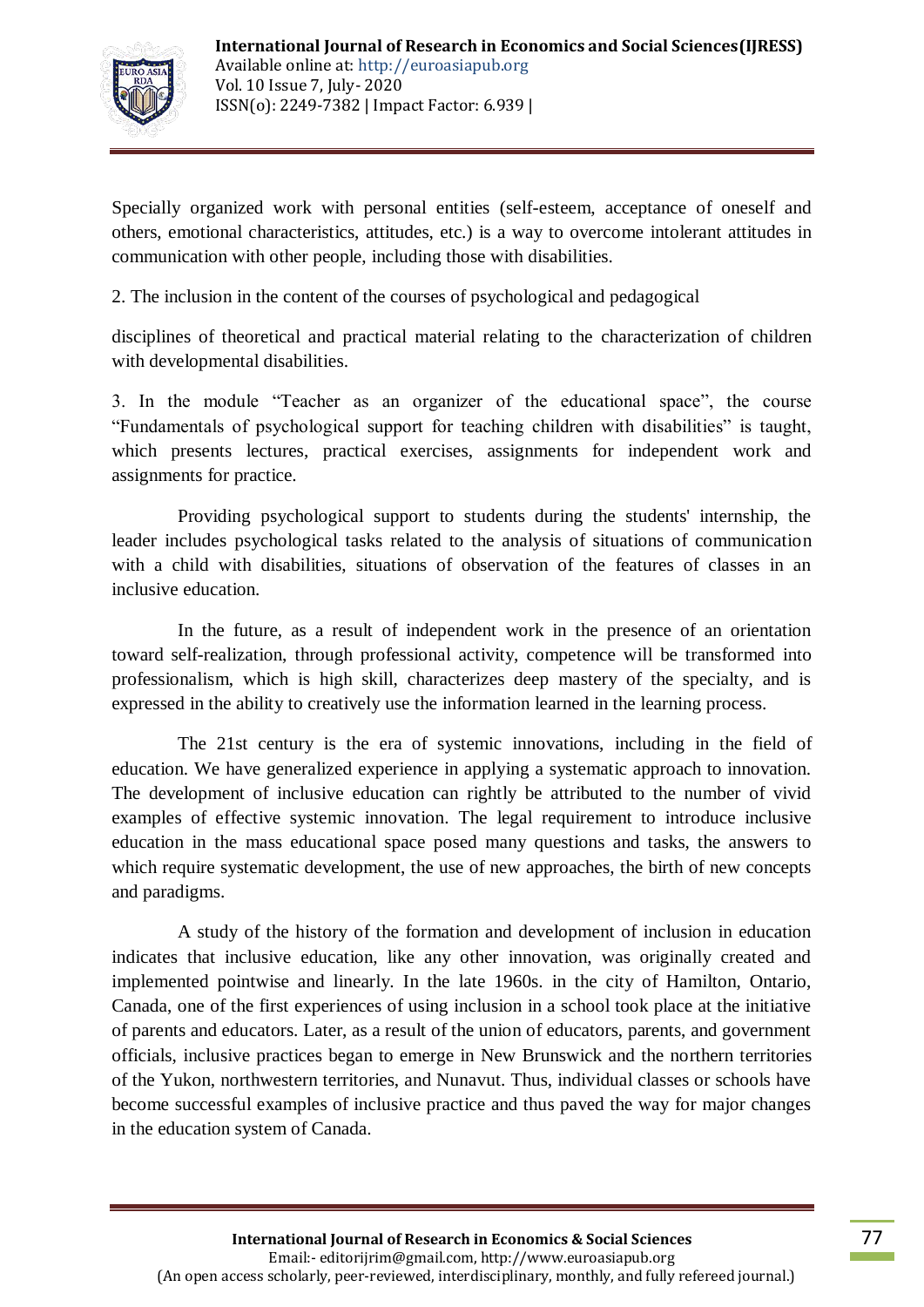

At the same time, the United States also searched for the possible implementation of the ideas of co-education of children with disabilities with their normatively developing peers. To a large extent this was facilitated by the scientific studies of M. Reynolds (1962) and I. Deno (1970). In the UK, thanks to research by M. Warnock (1978) and her like-minded colleagues (P. Kroll, D. Moses, and S. Dunlop), the principle of including children with special needs in secondary schools was enshrined in the Education Act in 1981. In Italy, Sweden and other European countries from the 1970s and 80s. The promotion of coeducational ideas for children was successful thanks to the support of legislative acts.

The World Conference on the Education of Persons with Special Needs, held in 1994 in Spain (Salamanca), was a bright event for the world pedagogical community. The term "inclusion" was introduced into the scientific lexicon and the principle of inclusive education was proclaimed. The Salamanca Declaration on Principles, Policies and Practical Activities in the Field of Education for Persons with Special Needs is one of the fundamental international documents. Thus, the development of inclusive education has become a systemic innovation at the macro level.

## **Bibliography:**

1. Artyushenko N. P. Organization of the process of including children with disabilities in educational institutions. // Practical psychologist and speech therapist at school and DOW. 2011. No 1. P. 57–76.

2. Buslaeva E. N. Accompanying children with developmental disabilities - from early intervention to inclusive education. Scientific works of KSU named after K. E. Tsiolkovsky / Series Humanities. Kaluga, 2014. S. 541-545.

3. Vygotsky L. S. Fundamentals of defectology. SPb. : Doe, 2003.654 s.

4. Dmitriev A. A. Integrated education of children: "for" and "against" // Social pedagogy. 2011. No 3. P. 57–68.

5. Inclusive education in Russia. United Nations Children's Fund (UNICEF). M.: OOO "BEST-print", 2011. S. 10–11.

6. Malofeev N. N. The laudable word of inclusion or speech in defense of oneself // Defectology. 2011. No. 4. P. 3–17.

7. Malofeev N. N. The school should teach the child to be independent: education of children with limited opportunities // Social pedagogy. 2011. No 3. P. 121–125.

8. Molchanova GV. The coordinating role of the center for training and rehabilitation in the educational integration of children with special needs of psychophysical development // Defectology. 2011. No 3. P. 30–36.